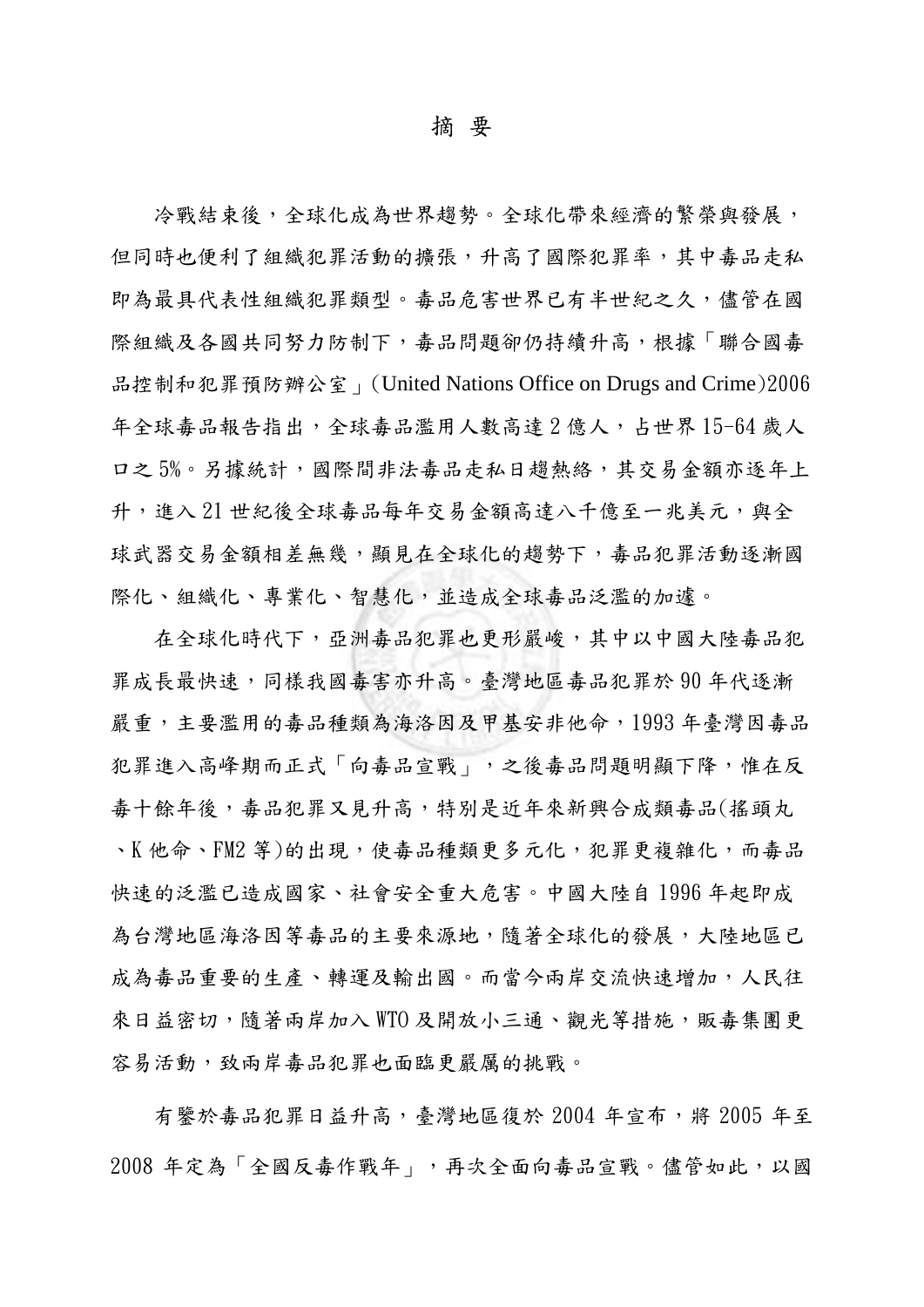內現行查緝毒品的制度、資源及相關法令等,能否與全球化下國際販毒趨 勢潮流或者是販毒集團相抗衡,令人懷疑。特別是在我國毒品問題占有非 常重要部分的兩岸毒品犯罪,迄今兩岸間尚未建立任何合作機制,致完全 無法有效遏止日益升高的兩岸毒品走私活動,及剷除跨境販毒集團。鑒此 ;如何健全國內緝毒機制、整合資源、提昇緝毒技能等,以及如何強化國 際及兩岸合作關係,積極發揮國內「拔根」、國際、兩岸「斷源」的相輔 相成效果,以遏止國內毒品氾濫趨勢,實為當務之急。

關鍵字:全球化、毒品走私、毒品犯罪、合成毒品、緝毒工作、兩岸緝毒 合作、國際緝毒合作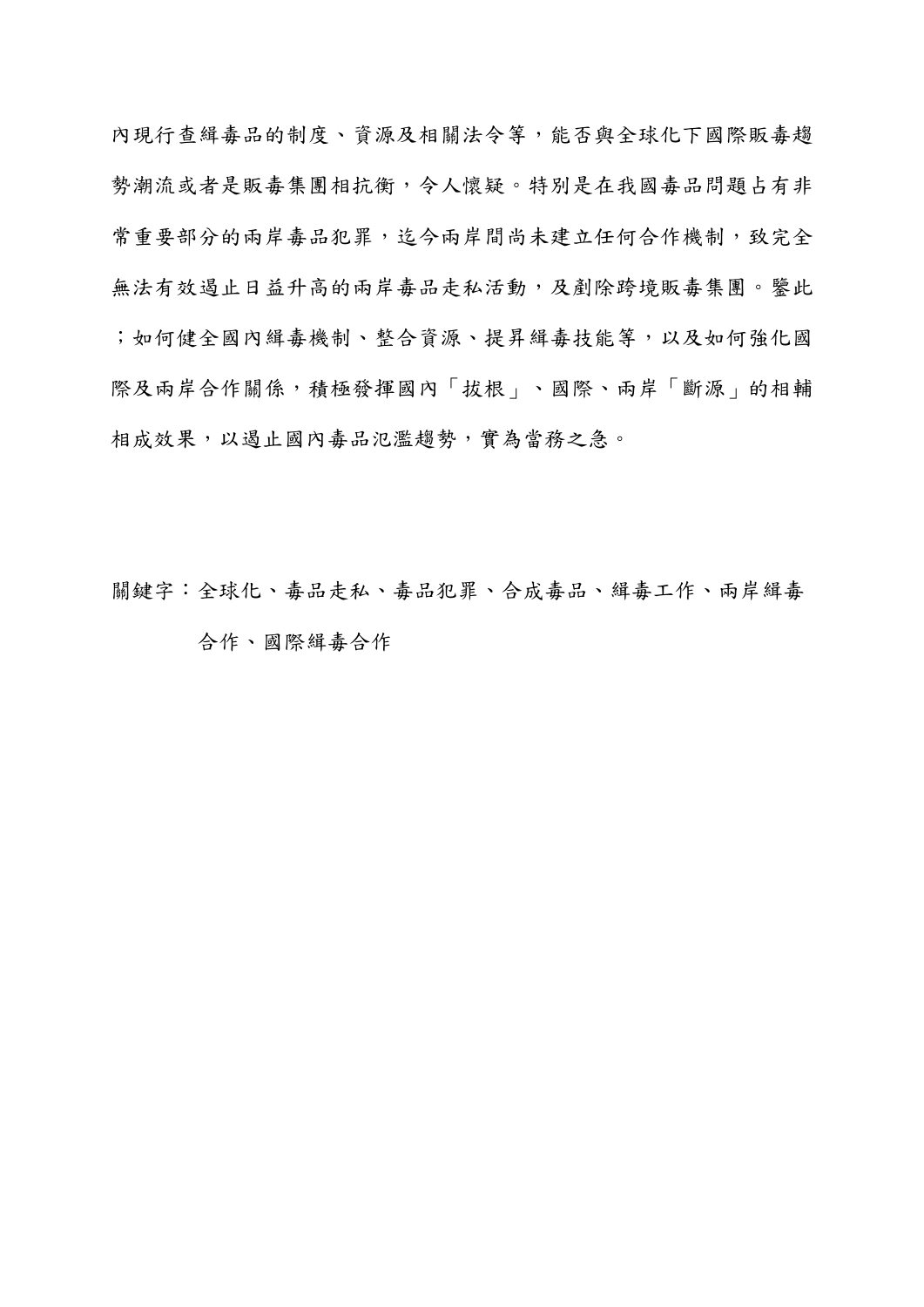## Abstract

After the Cold War, globalization has become an international trend. Globalization brings economic prosperity and development. However, it also assists the expansion of organized crime and increases the international crime rate. Among all the different types of organized crime, drug smuggling is the most representative of this. Drugs have been a major problem in the world and have threatened society for more than half a century. Although international organizations and governments in different countries have worked together to prevent drug trafficking, the problem is still getting worse. According to the United Nations Office on Drugs and Crime's report in 2006, up to 200 million people, which was about 5% of the world population aged between 15 and 64, abused drugs. According to a statistical data, the crime rate of illegal drug smuggling in the world has risen, and amount of drugs sold has increased year by year. In the  $21<sup>st</sup>$  century, the total amount of drugs sold in the world is up to USD.800 billion to USD.1 trillion every year, which is not different than amount of the international trade of weapons. It is obvious that under the trend of globalization, drug trafficking has become more international, organized, professional and technical. In addition, the flooding of drugs internationally has become more and more serious.

In the age of globalization, the problem of drug crime in Asia is getting more and more serious. Among all the Asian countries, the related crime rate in China has increased most rapidly. In Taiwan, the crime rate also has increased. The problem has been getting worse in Taiwan since the 1990s. Heroin and methamphetamine were the most commonly abused drugs in the 1990s. In 1993, the Taiwan government declared a war against drug trafficking because of the high peak in the crime rate. Afterwards, the problem improved noticeably. However, after a decade of the anti-drug campaign, the problem got serious again. Recently, the appearance of newly synthetic drugs (such as MDMA, ketamine and FM2) has caused a great diversity of drugs to spring up and the result has been a corresponding increase in the complexity of related crimes. The